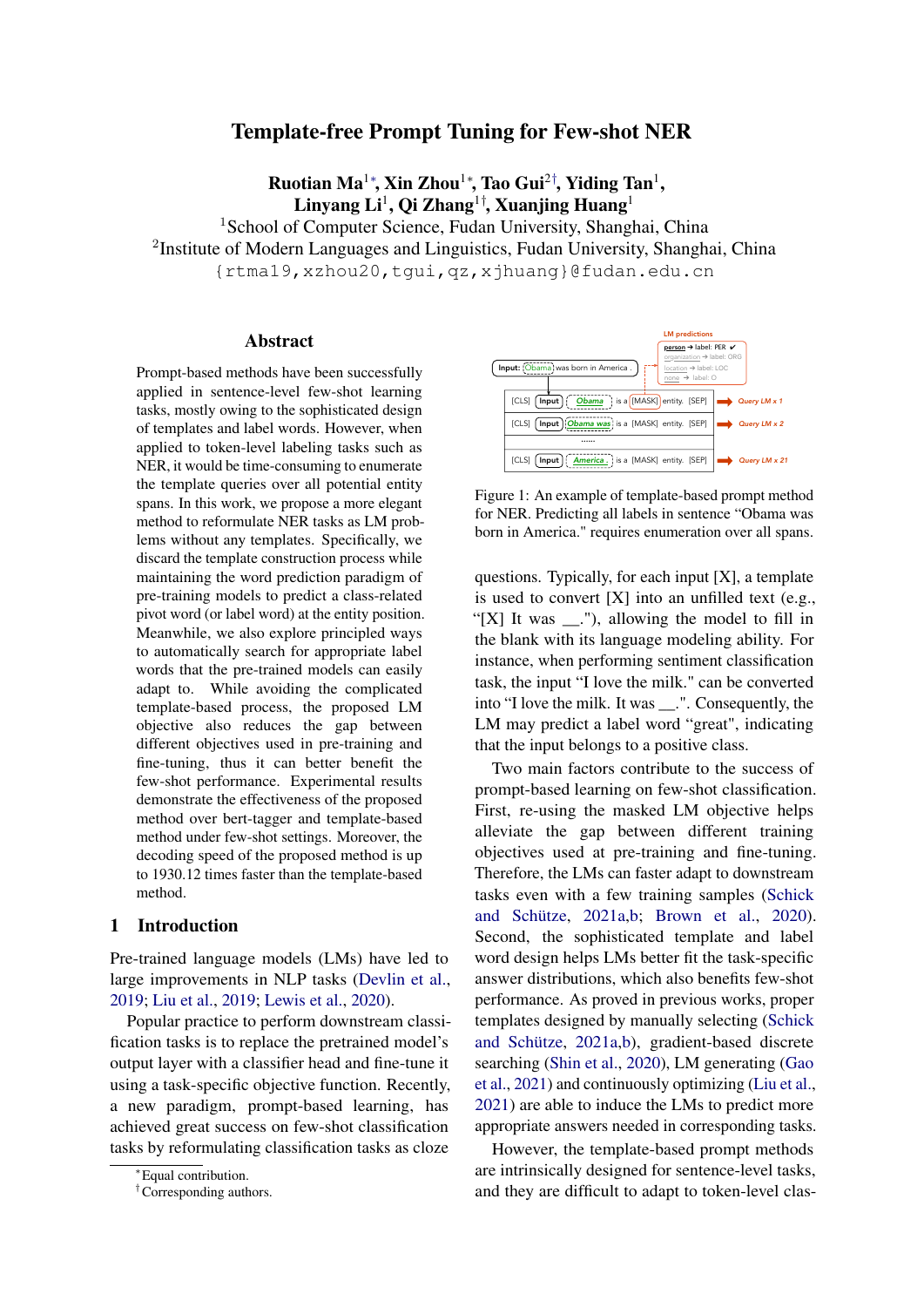sification tasks such as named entity recognition (NER). First, searching for appropriate templates is harder as the search space grows larger when encountering span-level querying in NER. What's worse, such searching with only few annotated samples as guidance can easily lead to overfitting. Second, obtaining the label of each token requires enumerating all possible spans, which would be time-consuming. As an example in Fig[.1,](#page-0-0) the input "Obama was born in America." can be converted into "Obama was born in America. [Z] is a \_\_ entity.", where [Z] is filled by enumerating all the spans in [X] (e.g., "Obama", "Obama was") for querying. Fig[.1](#page-0-0) shows that obtaining all entities in "Obama was born in America ." requires totally 21 times to query the LMs with every span. Moreover, the decoding time of such an approach would grow catastrophically as sentence length increasing, making it impractical to document-level corpus.

In this work, we propose a more elegant way for prompting NER without templates. Specifically, we reformulate NER as an LM task with an Entity-oriented LM (EntLM) objective. Without modifying the output head, the pre-trained LMs are fine-tuned to predict class-related pivot words (or label words) instead of the original words at the entity positions, while still predicting the original word at none-entity positions. Next, similar to template-based methods, we explore principled ways to automatically search for the most appropriate label words. Different approaches are investigated including selecting discrete label words based on the word distribution in lexiconannotated corpus or LM predictions, and obtaining the prototypes as virtual label words. Our approach keeps the merits of prompt-based learning as no new parameters are introduced during finetuning. Also, through the EntLM objective, the LM are allowed to perform NER task with only a slight adjustment of the output distribution, thus benefiting few-shot learning. Moreover, wellselected label words accelerate the adaptation of LM distribution towards the desired predictions, which also promotes few-shot performance. It's also worth noting that the proposed method requires only one-pass decoding to obtain all entity labels in the sentence, which is significantly more efficient compared to the time-consuming enumeration process of template-based methods. Our codes are publicly available at [https://](https://github.com/rtmaww/EntLM/) [github.com/rtmaww/EntLM/](https://github.com/rtmaww/EntLM/).

To summarize the contribution of this work:

- We propose a template-free approach to prompt NER under few-shot setting.
- We explore several approaches for label word engineering accompanied with intensive experiments.
- Experimental results verify the effectiveness of the proposed method under few-shot setting. Meanwhile, the decoding speed of the proposed method is 1930.12 times faster than template-based baseline.

# <span id="page-1-0"></span>2 Problem Setup

In this work, we focus on few-shot NER task. Different from previous works that assume a richresource source domain and available support sets during testing, we follow the few-shot setting of [\(Gao et al.,](#page-8-3) [2021\)](#page-8-3), which supposes that only a small number of examples are used for fine-tuning. Such setting makes minimal assumptions about available resources and is more practical. Specifically, when training on a new dataset D with the label space Y, we assume only *K* training examples for each class in the training set, such that the total number of examples is  $K_{tot} = K \times |\mathcal{Y}|$ . Then, the model is tested with an unseen test set  $(X<sup>test</sup>, Y<sup>test</sup>) \sim$  $D_{test}$ . Here, for NER task, a training sample refers to a continual entity span  $\mathbf{e} = \{x_1, \dots, x_m\}$  that is labeled with a positive class (e.g.,"PERSON").

# 3 Approach

In this work, we propose a template-free prompt tuning method, Entity-oriented LM (EntLM) fine-tuning, for few-shot NER. We first give a description of the template-based prompt tuning. Then we introduce the EntLM method along with the label word engineering process.

### 3.1 Template-based Prompt Tuning

The standard fine-tuning process for NER is replacing the LM head with a token-level classification head and optimizing the newlyintroduced parameters and the pre-trained LM. Different from standard fine-tuning, prompt-based tuning reformulates classification tasks as LM tasks, and fine-tunes LM to predict a label word.

Formally, a prompt consists of a template function  $T_{prompt}(\cdot)$  that converts the input x to a prompt input  $x_{prompt} = T_{prompt}(x)$ , and a set of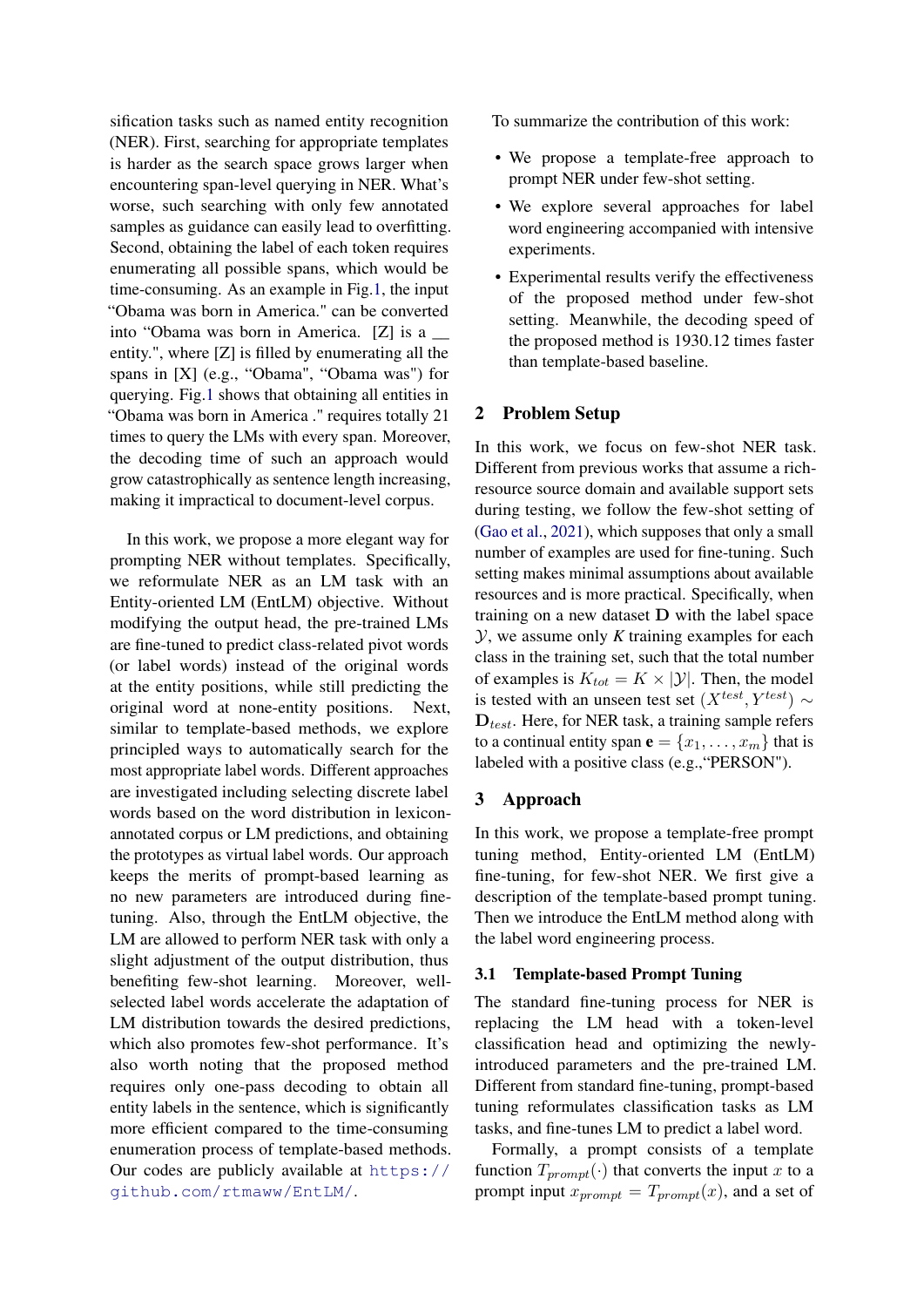<span id="page-2-0"></span>

Figure 2: Comparison of different fine-tuning methods for NER. (a) is the standard fine-tuning method, which replace the LM head with a classifier head and perform label classification. (c) is the template-based prompt learning method, which induces the LM to predict label words by constructing a template. (b) is the proposed Entity-oriented LM fine-tuning method, which also re-uses the LM head and leads the LM to predict label words through an Entity-oriented LM objective. (For entities with multiple spans, the model predicts the same label word at each position, which is similar to the "IO" labeling scheme.)

label words  $V$  which are connected with the label space through a mapping function  $M : \mathcal{Y} \to \mathcal{V}$ . The template is a textual string with two unfilled slot: a input slot  $[X]$  to fill the input x and an answer slot [Z] that allows LM to fill label words. For instance, for a sentiment classification task, the template can take the form as "[X] It was [Z].". The input is then mapped to " $x$  It was [Z].". Specifically, when using a masked language model (MLM) for prompt-based tuning, [Z] is filled with a mask token [MASK]. By feeding the prompt into the MLM, the probability distribution over the label set  $Y$  is modeled by:

$$
P(y|x) = P([MASK] = \mathcal{M}(\mathcal{Y})|x_{prompt})
$$
  
= Softmax( $\mathbf{W}_{lm} \cdot \mathbf{h}_{[MASK]}$ ) (1)

where  $W_{lm}$  are the parameters of the pre-trained LM head. Unlike in standard fine-tuning, no new parameters are introduced in this approach, therefore the model can easier fit the target task with few samples. Also, the LM objective reduce the gap between pre-training and fine-tuning, thus benefiting few-shot training [\(Gao et al.,](#page-8-3) [2021\)](#page-8-3).

### 3.1.1 Problems of Prompt-based NER

However, when applied to NER, such promptbased approach becomes complicated. given an input  $X = \{x_1, \ldots, x_n\}$ , we need to obtain the label sequence  $Y = \{y_1, \ldots, y_n\}, y_i \in \mathcal{Y}$ corresponding to each token of  $X$ . Therefore, an additional slot [S] is added in the template to fill a token  $x_i$  or a continual span  $\mathbf{s}_j^i = \{x_i, \dots, x_j\}$ that starts from  $x_i$  and ends with  $x_j$ . For example, the template can take the form as "[X] [S] is a [Z] entity.", where the LMs are fine-tuned to predict an entity label word at [Z] (e.g., person) corresponding to an entity label (e.g., PERSON). During decoding, obtaining the labels  $Y$  of the

whole sentence requires enumeration over all the spans:

$$
\overline{Y} = \{\arg\max_{y \in \mathcal{Y}} P([Z] = \mathcal{M}(\mathcal{Y}) | T_{prompt}(X, s_j^i)),
$$
  

$$
s_j^i = Enumerate(\{x_i, \dots, x_j\}, i, j \in \{1..n\})\},
$$
  
(2)

Such a decoding way is time-consuming and the decoding time increasing as the sequence length getting longer. Therefore, although efficient in fewshot setting, template-based prompt tuning is not suitable for NER task.

### 3.2 Entity-Oriented LM Fine-tuning

In this work, we propose a more elegant way to prompt NER without templates, while maintaining the advantages of prompt-tuning. Specifically, we also reformulate NER as a LM task. However, instead of forming templates to re-use the LM objective, we propose a new objective, Entityoriented LM (EntLM) objective for fine-tuning NER. As shown in Fig. [2](#page-2-0) (b), when fed with "Obama was born in America", the LM is trained to predict a label word "John" at the position of the entity "Obama" as an indication of the label "PER". While for none-entity word "was", the LM remains to predict the original word.

Formally, to fine-tune the LM with EntLM objective, we first construct a label word set  $V_l$  which is also connected with the task label set through a mapping function  $\mathcal{M}$  :  $\mathcal{Y} \rightarrow$  $\mathcal{V}_l$ . Next, given the input sentence  $X =$  ${x_1, \ldots, x_n}$  and the corresponding label sequence  $Y = \{y_1, \ldots, y_n\}$ , we construct a target sentence  $X^{Ent} = \{x_1, \ldots, \mathcal{M}(y_i), \ldots, x_n\}$  by replacing the token at the entity position  $i$  (here we assume  $y_i$  is an entity label) with corresponding label word  $\mathcal{M}(y_i)$ , and maintaining the original words at noneentity positions. Then, given the original input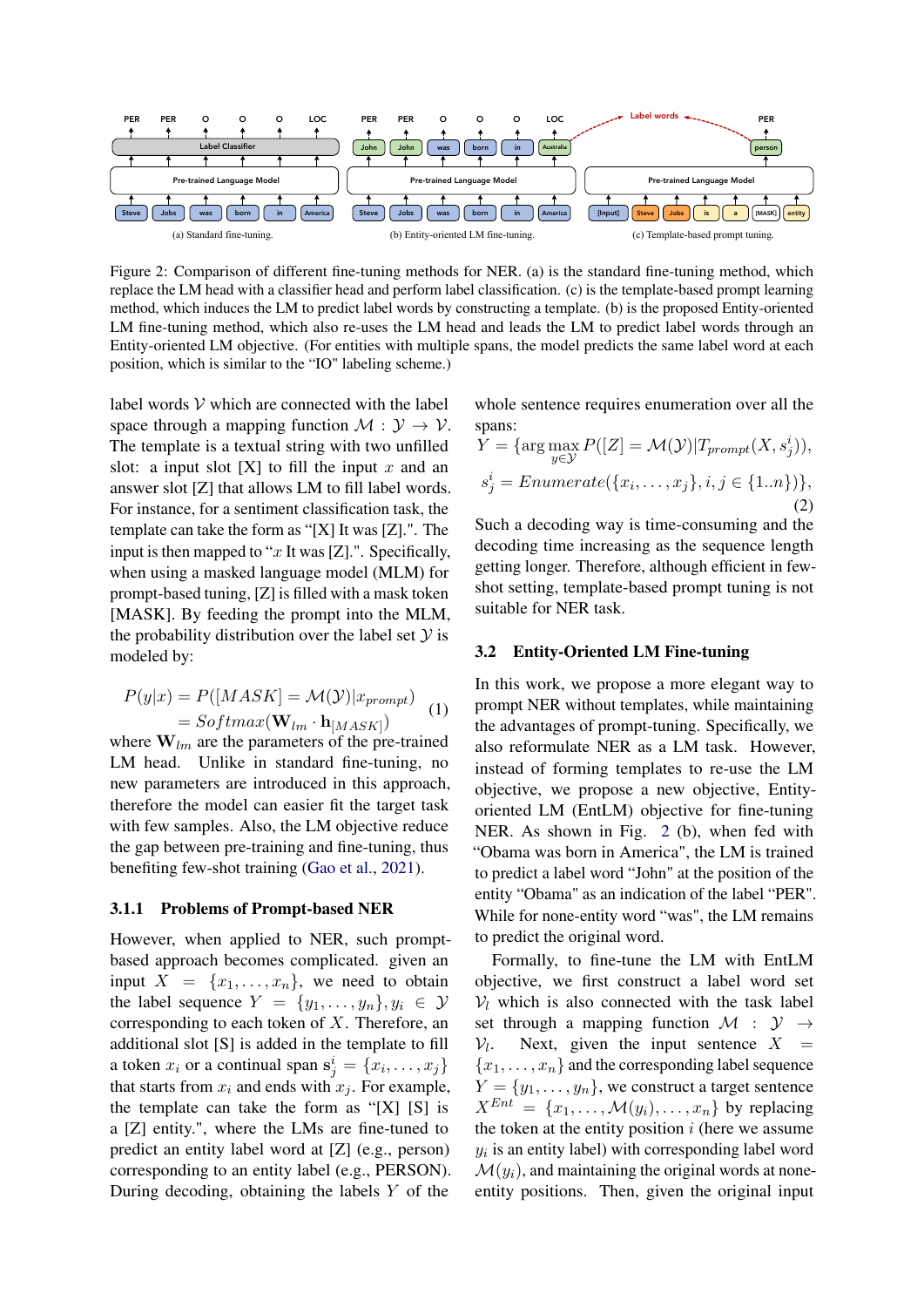$X$ , the LM is trained to maximize the probability  $P(X^{Ent}|X)$  of the target sentence  $X^{Ent}$ :

$$
\mathcal{L}_{EntLM} = -\sum_{i=1}^{n} log P(x_i = x_i^{Ent} | X)
$$
 (3)

where  $P(x_i = x_i^{Ent}|X) = Softmax(\mathbf{W}_{lm} \cdot \mathbf{h}_i)$ . Noted that  $W_{lm}$  are also the parameters of the pre-trained LM head. By re-using the whole pretrained model, no new parameters are introduced during this fine-tuning process. Meanwhile, the EntLM objective serves as a LM-based objective to reduce the gap between pre-training and finetuning. In this way, we avoid the complicated template constructing for NER task, and keep the good few-shot ability of prompt-based method.

During testing, we directly feed the test input  $X$ into the model, and the probability of labeling the  $i^{th}$  token with class  $y \in \mathcal{Y}$  is modeled by:

$$
p(y_i = y | X) = p(x_i = \mathcal{M}(y) | X)
$$
 (4)

Noted that we only need one-pass decoding process to obtain all labels for each sentence, which is intensively more efficient than template-based prompt querying.

### <span id="page-3-0"></span>3.3 Label Word Engineering

Previous template-based studies have verified the significant impact of template engineering on fewshot performance. Similarly, in this work, we explore approaches for automatically selecting proper label words. Since the EntLM object lead all entities that belong to a class to predict the same label word, we believe that the purpose of label word searching is to find a pivot word that can mostly represent the words in each class.

### 3.3.1 Low-resource Label word selection

When selecting label words with only few annotated samples as guidance, the randomness of sampling will largely affect the selection. In order to obtain more consistent selection, we explore the usage of unlabeled data and lexicon-based annotation as a resource for label word searching. This is a practical setting since unlabeled data of a target domain or a general domain is usually available, and for NER, the entity lexicon of target classes are usually easy to access.

To obtain annotation via entity lexicon, we adopt the KB-matching approach proposed by [Liang et al.](#page-8-4) [\(2020\)](#page-8-4), which leverages an external KBs, wikidata,



Figure 3: Searching for two types of label words: the discrete label words and the continuous vectors as virtual label words. To search for the discrete label words, we select the high-frequency words in data or LM output distribution, or combine these two ways. To search for virtual label words, we calculate the mean vectors of the high-frequency words of each class as prototypes.

as the source of lexicon annotation. Such lexiconbased annotation is inevitably noisy. However, our approach do not suffers a lot from the noise since we only regarded it as an indication of the data distribution and do not train the model directly with the noisy annotation.

# 3.3.2 Label word searching

With the help of lexicon-annotated data  $\mathcal{D}_{lexicon} =$  $\{(X_i, Y_i^*)\}_{i=1}^N$ , we explore three methods for label word searching.

Searching with data distribution (Data search) The most intuitive method is to select the most frequent word of the given class in the corpus. Specifically, when searching for label words for class C, we calculate the frequency  $\phi(x = w, y^*)$ C) of each word  $w \in V$  labeled as C and select the most frequent words by ranking:

$$
\mathcal{M}(C) = \arg\max_{w} \phi(x = w, y^* = C) \quad (5)
$$

Searching with LM output distribution (LM search) In this approach, we leverage the pretrained language model for label word searching. Specifically, we feed each sample  $(X, Y^*)$  into LM and get the probability distribution  $p(\hat{x}_i = w|X)$ of predicting each word  $w \in V$  at each position j. Suppose  $\mathcal{I}_{topk}(\hat{x}_i = w | X, Y^*) \rightarrow \{0, 1\}$  is the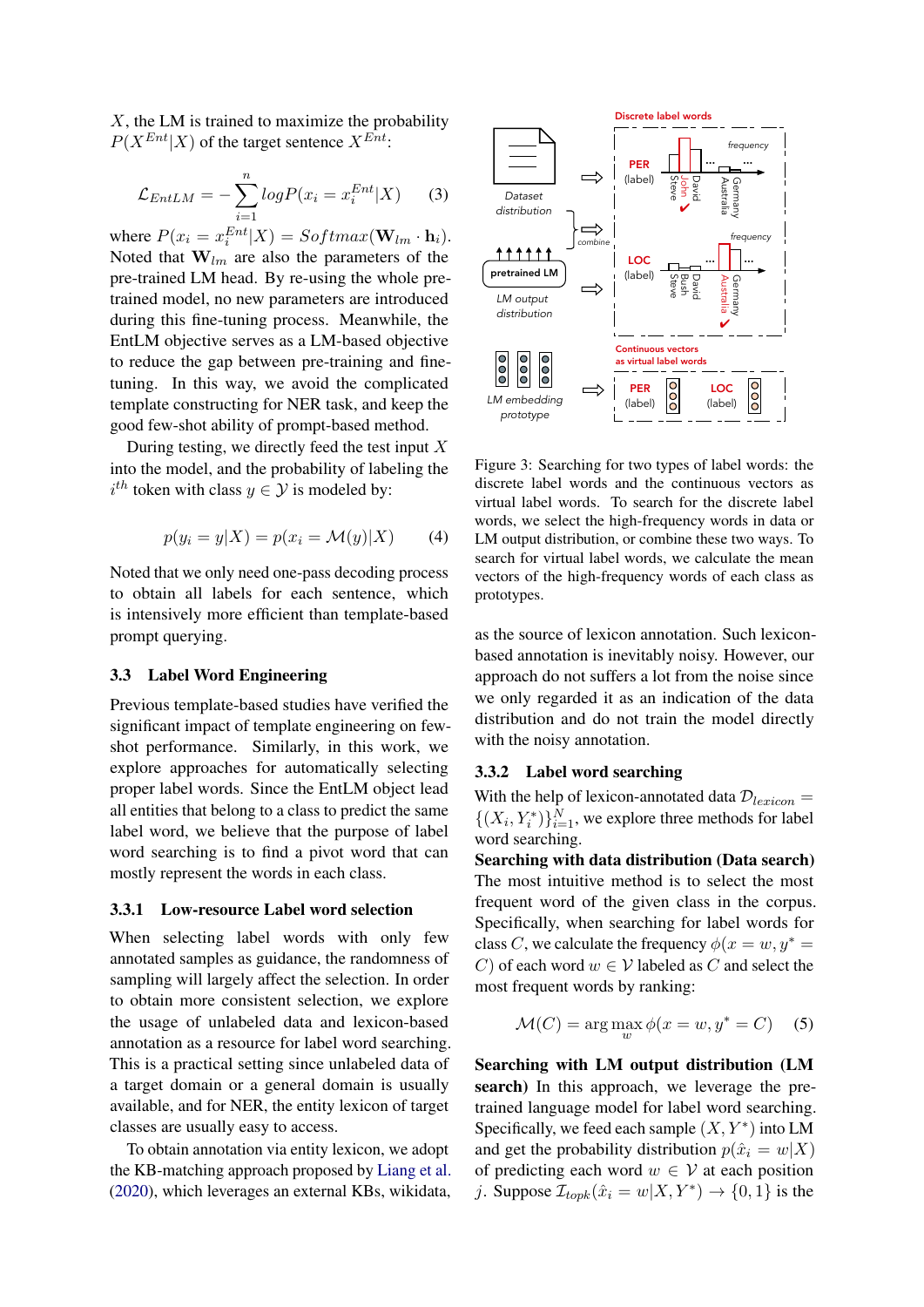<span id="page-4-1"></span>

| <b>Datasets</b>  | Domain      | # Class | # Train | # Test |
|------------------|-------------|---------|---------|--------|
| CoNLL'03         | <b>News</b> | 4       | 14.0k   | 3.5k   |
| OntoNotes*       | General     | 11      | 60.0k   | 8.3k   |
| <b>MIT Movie</b> | Review      | 12      | 7.8k    | 2.0k   |

Table 1: Dataset details. OntoNotes\* denotes the Ontonotes5.0 dataset after removing value/numerical/time/date entity types.

indicator function indicating whether  $w$  belongs to the topk predictions of  $x_i$  in sample  $(X, Y^*)$ . The label word of class  $C$  can be obtained by:

 $\mathcal{M}(C) = \arg \max_w$  $\sum$  $(X,Y^*)\in\mathcal{D}$  $\sum$  $|X|$ i  $\phi_{topk}(\hat{x}_i = w, y_i^* = C)$ (6)

where  $\phi_{topk}(\hat{x}_i = w, y^* = C) = \mathcal{I}_{topk}(\hat{x}_i =$  $w(X, Y^*) \cdot \mathcal{I}(y_i^* = C)$  denotes the frequency of  $w$ occurring in the top  $k$  predictions of the positions labeled as class C.

Searching with both data & LM output distribution (Data&LM seach) In this approach, we select label words by simultaneously considering the data distribution and LM output distribution. Specifically, the label word of class C can be obtained by:

$$
\mathcal{M}(C) = \arg \max_{w} \{ \sum_{(X,Y^*) \in \mathcal{D}} \sum_{i}^{|X|} \phi(x_i = w, y_i^* = C) \\ \cdot \sum_{(X,Y^*) \in \mathcal{D}} \sum_{i}^{|X|} \phi_{topk}(\hat{x}_i = w, y_i^* = C) \}
$$
(7)

### 3.3.3 Removing conflict label words

The selected high-frequency label words are potentially high-frequency words among all the classes. Using such label words will result in conflicts when training for different classes. Therefore, after label word selection, we remove the conflict label words of a class  $C$  by:

$$
w = \mathcal{M}(C), if \frac{\phi(x = w, y^* = C)}{\sum_k \phi(x = w, y^* = k)} > Th
$$
\n(8)

where  $Th$  is a manually set threshold.

# 4 Experiments

In this section, we conduct few-shot experiments to verify the effectiveness of the proposed method. We also conducts intensive analytical experiments for label words selection.

### 4.1 Experimental settings

As mentioned in Section [2,](#page-1-0) in this work, we focus on few-shot setting that no source domain data yet only  $K$  samples of each class are available for training on a new NER task. To better evaluate the models' few-shot ability, we conduct experiments with  $K \in \{5, 10, 20, 50\}$ . For each K-shot experiment, we sample 3 different training set and repeat experiments on each training set for 4 times. Few-shot data sampling. Different from sentencelevel few-shot tasks, in NER, a sample refers to one entity span in a sentence. One sampled sentence might include multiple entity instances. In our experiments, we conduct an exact sampling strategy to ensure that we sample exactly K samples for each class. The details of the algorithm can be found at Appendix [A.2.](#page-10-0)

### 4.2 Datasets and Implementation Details

We evaluate the proposed method with three benchmark NER datasets from different domains: the CoNLL2003 dataset [\(Sang and De Meulder,](#page-9-5) [2003\)](#page-9-5) from the newswire domain, Ontonotes 5.0 dataset [\(Weischedel et al.,](#page-9-6) [2013\)](#page-9-6) from general domain and the MIT-Movie dataset [\(Liu et al.,](#page-9-7)  $2013$  $2013$  $2013$ )<sup>1</sup> from the review domain. As we focus on named entities, we omit the value/numerical/time/date entity types (e.g.,"Cardinal", "Money", etc) in OntoNotes 5.0. Details of the datasets are shown in Table [1.](#page-4-1)

Labeling multi-span entities. For entities with multiple spans (including multiple words or subtokens after tokenization), we let the model predict the same label word at each position. This labeling method is the same with the "IO" labeling schema, which is consistent to our baseline implementation.

To ensure a few-shot scenario, we didn't use a development set for model choosing. Instead, we use the model of the last epoch for predicting. For lexicon-based annotation, we use the KB-matching method of [Liang et al.](#page-8-4)  $(2020)^2$  $(2020)^2$  $(2020)^2$ . For more implementation details (e.g., the learning rate, etc.), please refer to Appendix [A.1](#page-10-1) or our codes.

### 4.3 Baselines and Proposed Models

In our experiments, we compare our method with competitive baselines, involving both metriclearning based and prompt-based approaches.

BERT-tagger [\(Devlin et al.,](#page-8-0) [2019\)](#page-8-0) The BERTbased baseline which fine-tunes the BERT model

<span id="page-4-0"></span><sup>1</sup> https://groups.csail.mit.edu/sls/downloads/

<span id="page-4-2"></span><sup>2</sup> https://github.com/cliang1453/BOND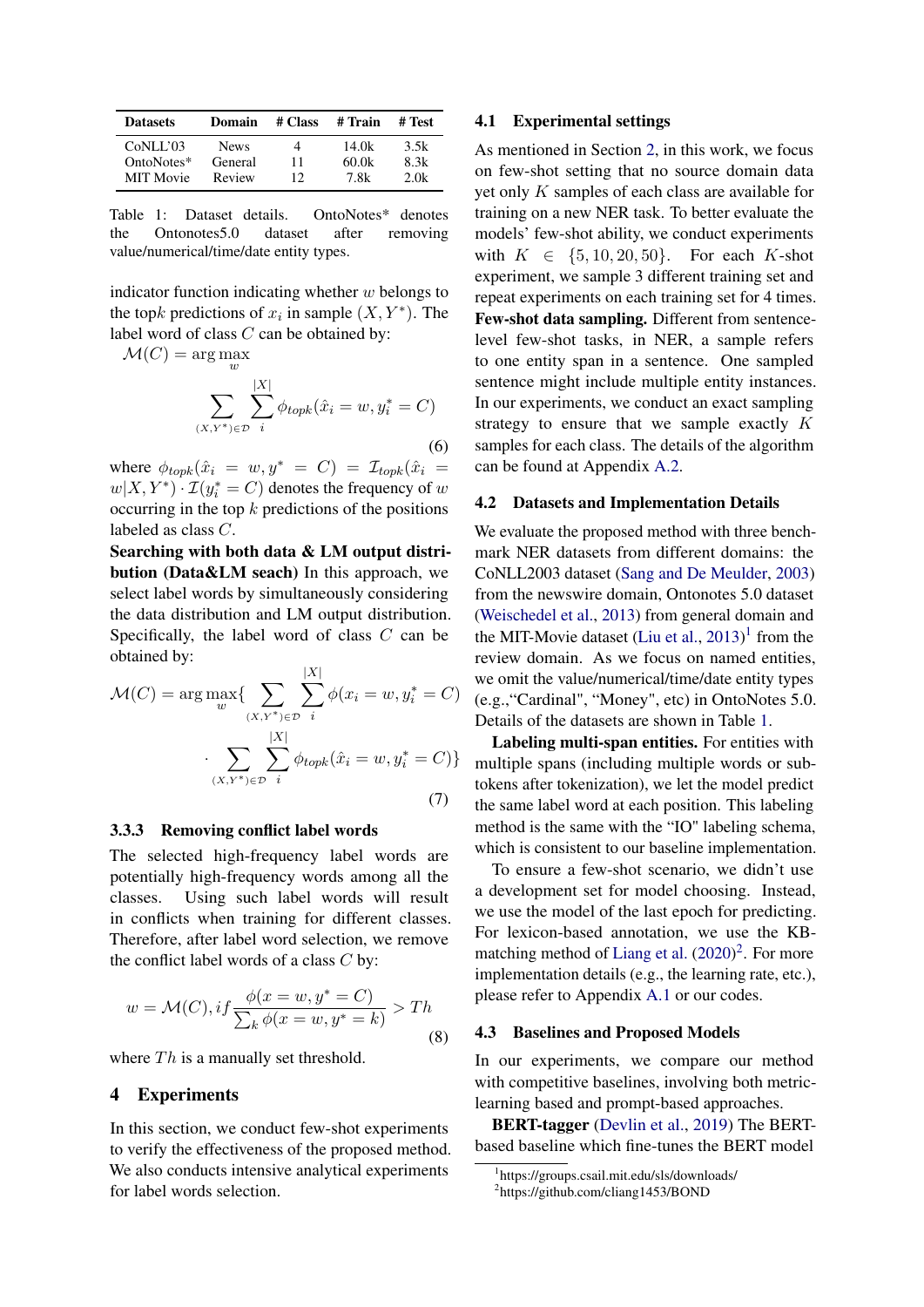<span id="page-5-0"></span>

| <b>Datasets</b>      | <b>Methods</b>          | $K=5$         | $K=10$        | $K=20$       | $K=50$       |
|----------------------|-------------------------|---------------|---------------|--------------|--------------|
| CoNLL03              | BERT-tagger (IO)        | 41.87(12.12)  | 59.91 (10.65) | 68.66 (5.13) | 73.20 (3.09) |
|                      | <b>NNShot</b>           | 42.31 (8.92)  | 59.24 (11.71) | 66.89 (6.09) | 72.63 (3.42) |
|                      | <b>StructShot</b>       | 45.82 (10.30) | 62.37(10.96)  | 69.51 (6.46) | 74.73 (3.06) |
|                      | Template NER            | 43.04 (6.15)  | 57.86 (5.68)  | 66.38 (6.09) | 72.71 (2.13) |
|                      | EntLM (Ours)            | 49.59 (8.30)  | 64.79 (3.86)  | 69.52 (4.48) | 73.66 (2.06) |
|                      | $EntLM + Struct (Ours)$ | 51.32(7.67)   | 66.86(3.01)   | 71.23(3.91)  | 74.80(1.87)  |
|                      | BERT-tagger (IO)        | 34.77 (7.16)  | 54.47 (8.31)  | 60.21 (3.89) | 68.37(1.72)  |
|                      | <b>NNShot</b>           | 34.52 (7.85)  | 55.57 (9.20)  | 59.59 (4.20) | 68.27(1.54)  |
| <b>OntoNotes 5.0</b> | <b>StructShot</b>       | 36.46 (8.54)  | 57.15 (5.84)  | 62.22(5.10)  | 68.31 (5.72) |
|                      | Template NER            | 40.52 (8.62)  | 49.89 (3.66)  | 59.53 (2.25) | 65.15(2.95)  |
|                      | EntLM (Ours)            | 45.21(9.17)   | 57.64 (4.18)  | 65.64(4.24)  | 71.77 (1.31) |
|                      | $EntLM + Struct (Ours)$ | 46.60(10.35)  | 59.35(3.24)   | 67.91(4.55)  | 73.52(0.97)  |
| <b>MIT-Movie</b>     | BERT-tagger (IO)        | 39.57 (6.38)  | 50.60 (7.29)  | 59.34 (3.66) | 71.33 (3.04) |
|                      | <b>NNShot</b>           | 38.97 (5.54)  | 50.47 (6.09)  | 58.94 (3.47) | 71.17(2.85)  |
|                      | <b>StructShot</b>       | 41.60 (8.97)  | 53.19 (5.52)  | 61.42(2.98)  | 72.07 (6.41) |
|                      | Template NER            | 45.97 (3.86)  | 49.30 (3.35)  | 59.09 (0.35) | 65.13(0.17)  |
|                      | EntLM (Ours)            | 46.62(9.46)   | 57.31 (3.72)  | 62.36(4.14)  | 71.93 (1.68) |
|                      | $EntLM + Struct (Ours)$ | 49.15(8.91)   | 59.21(3.96)   | 63.85(3.7)   | 72.99(1.80)  |

Table 2: Main results of EntLM on three datasets under different few-shot settings (K=5,10,20,50). We report mean (and deviation in brackets) performance over 3 different splits (4 repeated experiments for each split).

with a label classifier.

NNShot and StructShot [\(Yang and Katiyar,](#page-9-8) [2020\)](#page-9-8) Two metric-based few-shot learning approaches for NER. Different from Prototypical Network, they leverage a a nearest neighbor classifier for few-shot prediction. StructShot is an extension of NNShot which proposes a viterbi algorithm during decoding. We extend these two approaches to our few-shot setting. Noted that the viterbi algorithm in the original paper calculates the data distribution of a source domain, yet in our setting, the source domain is unavailable. Therefore, we also use the lexicon-annotated data for performing this method.

TemplateNER [\(Cui et al.,](#page-8-5) [2021\)](#page-8-5) A templatebased prompt method. By constructing a template for each class, it queries each span with each class separately. The score of each query is obtained by calculating the generalization probability of the query sentence through a generative pre-trained LM, BART[\(Lewis et al.,](#page-8-1) [2020\)](#page-8-1).

EntLM The proposed method.

EntLM+Struct Based on the proposed method, we further leverages the viterbi algorithm proposed in [\(Yang and Katiyar,](#page-9-8) [2020\)](#page-9-8) to boost the performance. For more details please refer to [\(Yang](#page-9-8) [and Katiyar,](#page-9-8) [2020\)](#page-9-8) or our codes.

In Appendix [A.5,](#page-10-2) we also compare with the roberta-base baselines from [\(Huang et al.,](#page-8-6) [2020\)](#page-8-6).

### 4.4 Few-shot Results

Table [2](#page-5-0) show the results of the proposed method and baselines under few-shot setting. From the table, we can observe that: (1) On all the three datasets, for all few-shot settings, the proposed method performs consistently better than all the baseline methods, especially for 5-shot learning. Also, the performance of the proposed method is more stable (according to the deviation) than the compared baselines. (2) BERT-tagger method shows poor ability of few-shot learning, and the proposed method achieves up to 9.45%, 11.83%, 9.58% improvement over BERT-tagger on CoNLL03, OntoNotes 5.0 and MIT-Movie, respectively. These results show the advantages of the proposed method over standard fine-tuning, which introduces no new parameters and uses an LM-like objective to reduce the gap between pre-training and fine-tuning. (3) The proposed method consistently outperforms the templatebased prompt method, Template NER, which shows the advantage of the proposed method over standard template-based method. (4) When no richresource source domain is available, the metricbased methods (NNShot) do not show advantages over BERT-tagger, which shows the limitation of these method under more practical few-shot scenarios. (5) Among all baselines, the StructShot is a competitive baseline that also leverages lexicon and unlabeled data for structure-based decoder, yet our method can also benefit from the viterbi decoder and outperform StructShot.

### 4.5 Efficiency Study

In this section, we perform an efficiency study on all the three datasets. We calculate the decoding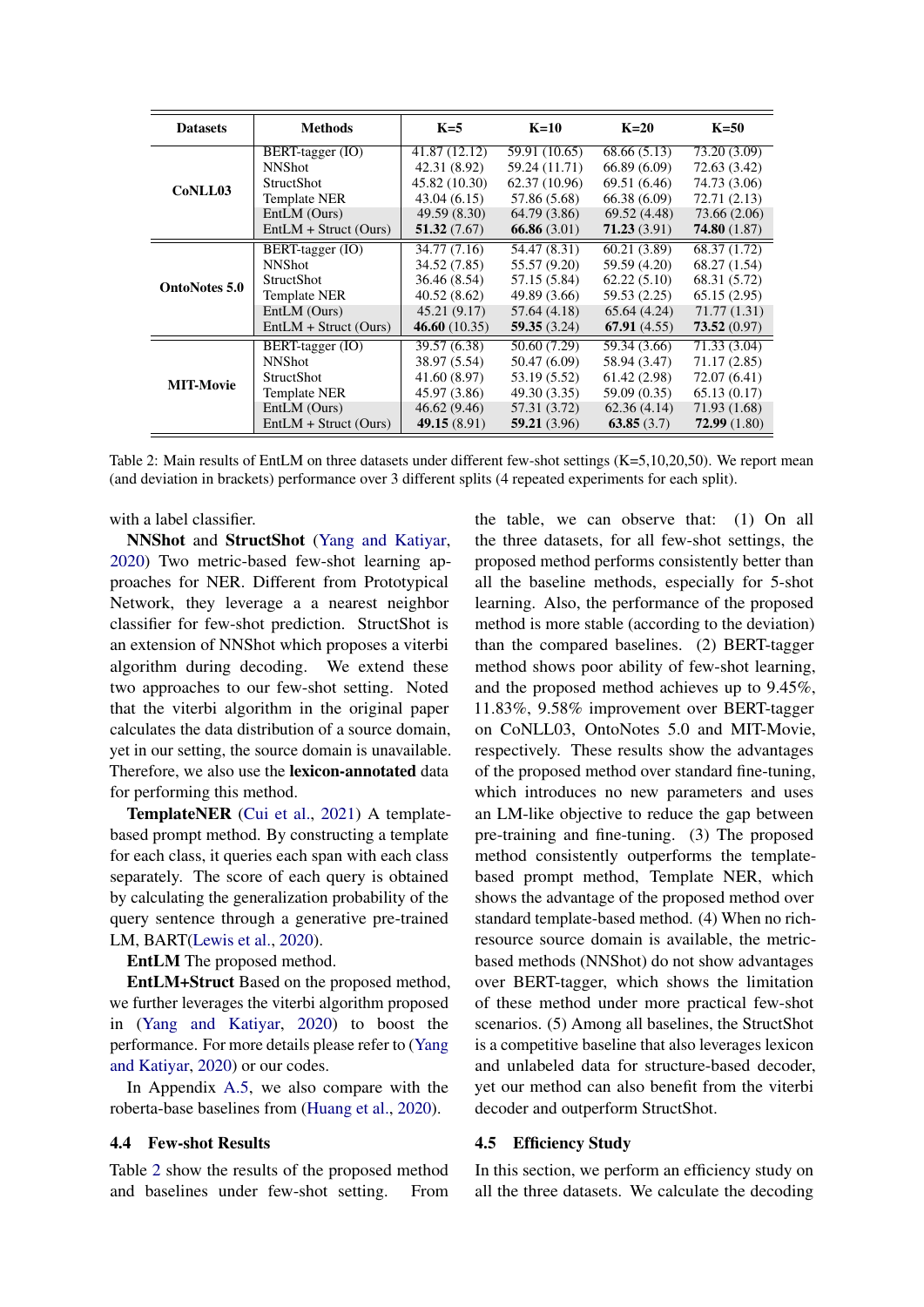<span id="page-6-1"></span>

| <b>Methods</b>      | CoNLL03       |              | <b>OntoNotes</b> |              | <b>MIT-Movie</b> |              |
|---------------------|---------------|--------------|------------------|--------------|------------------|--------------|
|                     | $K=5$         | $K=10$       | $K=5$            | $K=10$       | $K=5$            | $K=10$       |
| DataSearch          | 50.00(9.75)   | 61.31(4.73)  | 36.94(5.04)      | 49.54 (5.02) | 39.25 (4.83)     | 51.65 (5.52) |
| LMSearch            | 48.40(6.81)   | 59.39 (5.50) | 36.98(6.71)      | 48.20 (5.46) | 39.12 (4.18)     | 48.30 (3.76) |
| Data&LMSeach        | 49.55 (7.76)  | 61.00(6.98)  | 36.60 (7.90)     | 50.64(6.12)  | 38.86 (11.43)    | 50.42(6.45)  |
| Data + Virtual      | 49.25 (4.96)  | 63.40(5.13)  | 45.61(10.51)     | 55.13 (4.95) | 45.59 (8.25)     | 55.10 (4.42) |
| $LM + Virtual$      | 42.65 (12.58) | 59.39 (5.50) | 45.29 (7.77)     | 54.50 (3.66) | 46.23(5.60)      | 54.92 (6.15) |
| $Data&LM + Virtual$ | 49.59 (8.30)  | 64.79(3.86)  | 45.21 (9.17)     | 57.64(4.18)  | 46.62(9.46)      | 57.31(3.72)  |

Table 3: Comparison of our label word selection methods. We report mean (and standard deviation) performance.

<span id="page-6-0"></span>

| <b>Methods</b>      | <b>CoNLL</b> | <b>OntoNotes</b> | <b>MIT-Movie</b> |
|---------------------|--------------|------------------|------------------|
| <b>BERT-tagger</b>  | 8.57         | 23.89            | 6.46             |
| TemplateNER         | 6,491.00     | 50,241.00        | 5254.00          |
| <b>NNShot</b>       | 16.03        | 82.62            | 15.98            |
| <b>StructShot</b>   | 19.84        | 98.67            | 17.66            |
| EntLM               | 9.26         | 26.03            | 6.64             |
| $EntIM + Structure$ | 13.40        | 34.92            | 7.38             |

Table 4: The decoding time (s) of different methods.

time of each method on a TiTan XP GPU with batch size=8. (The source codes of Template NER do not allow us to change the batch size, so we keep the original batch size=45, which is the enumeration number of a 9-gram span. ) From Tab[.4,](#page-6-0) we can observe that: 1) EntLM can achieve comparable speed with BERT-tagger, as only one pass of token classification is required for decoding each batch. 2) The decoding speed of TemplateNER is severely slow, while EntLM is up to 1930.12 times faster than TemplateNER. These results show the advantages of EntLM over template-based prompt tuning methods in NER task.

### 4.6 Label Word Selection

In Sec[.3.3,](#page-3-0) we have presented different ways for label word selection. In this section, we conduct experiments on these methods and the results are reported in table [3.](#page-6-1) We can observe that: 1) The virtual word selection approach is always better than the discrete word selection. While among all virtual selection methods, choosing highfrequency words with the combination of data and LM distribution shows advantages over other methods. The reason of these results might be that simultaneously considering both data distribution gives not only the data prior in the target dataset, but also the contextualized information from the PLM, thus benefiting the performance. 2) Searching only with LM distribution leads to poor results especially under 5-shot setting, showing that the general knowledge learned from pretrained might be less helpful than the data-specific knowledge under few-shot settings.

<span id="page-6-2"></span>

Figure 4: Impact of different lexicon sizes.

# 4.6.1 Impact of Lexicon Quality on Label Word Selection

Note that we leverage unlabeled data and lexicon annotation for label word selection. In this experiment, we study how the quality of lexicon impacts the performance on the OntoNotes\* dataset. Specifically, we obtain different sizes of lexicon (5% to 80% of the original lexicon size) by sampling entity words in the original lexicon with the weights of entity frequency. This sampling method follows the real-world situation since highfrequency entities are easier to obtain. Fig[.4](#page-6-2) shows the results of EntLM and baseline methods against lexicon size. We can observe that: (1) EntLM with the Data&LM+Virtual selection method illustrates consistent high performance even with 5% lexicon. This means our method is not limited to the lexicon quality, and we only require a small lexicon to reach acceptable few-shot performance. (2) Compared with Data&LM+Virtual method, the Data&LM is much more fragile regarding the lexicon quality. However, it still performs better than the compared baselines.

We further conduct experiments on different sizes of the unlabeled dataset by uniformly sampling 5%-80% of the original data. As shown in Fig[.5,](#page-7-0) the proposed method also shows high robustness to the amount of unlabeled data.

### 4.7 Effect of Further Pre-training

When predicting label words on task-specific data during fine-tuning, there is an intrinsic gap between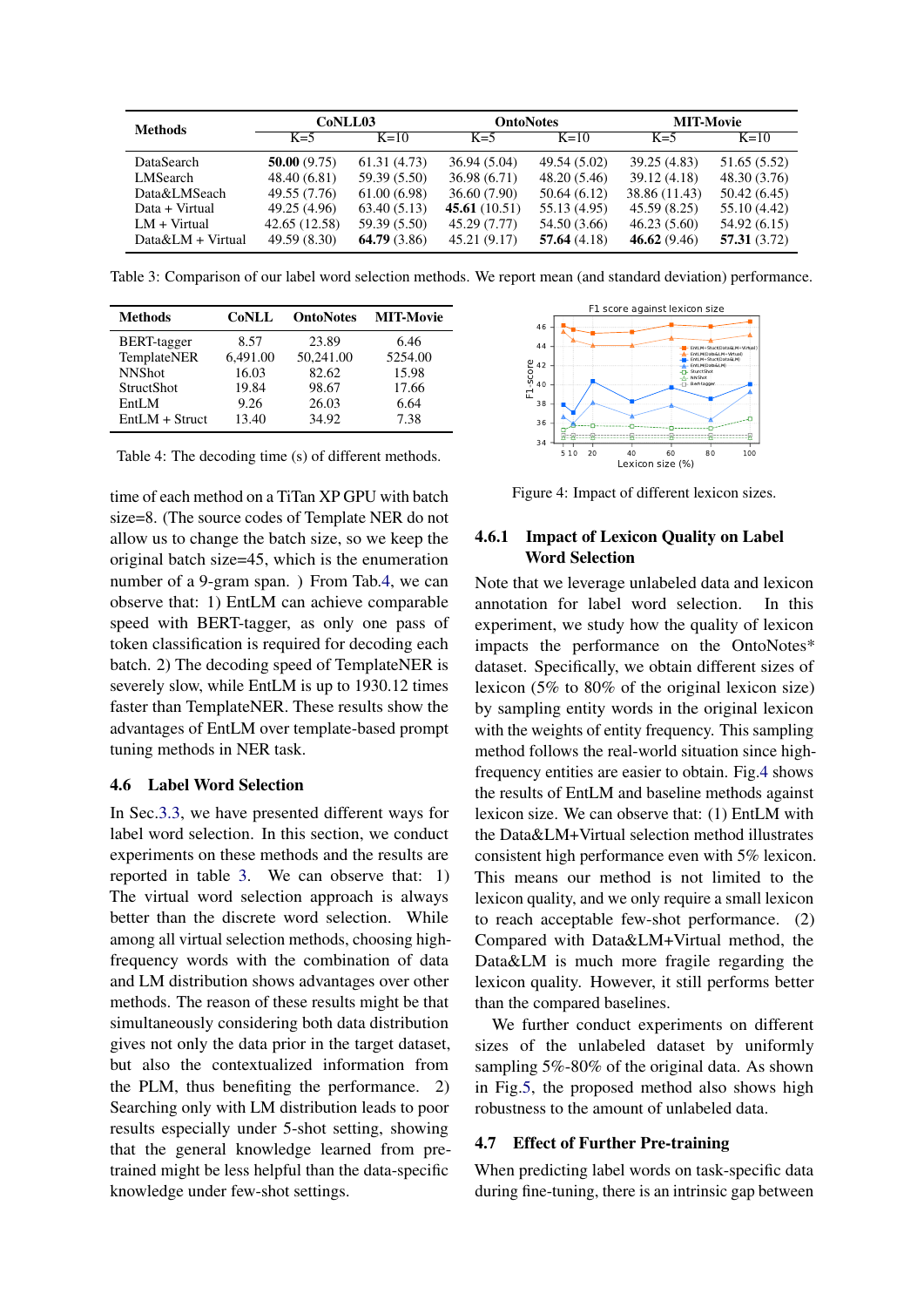<span id="page-7-0"></span>

Figure 5: Impact of the amount of unlabeled data.

<span id="page-7-1"></span>

| <b>Methods</b>             | CoNLL03       |               |  |
|----------------------------|---------------|---------------|--|
|                            | $K=5$         | $K=10$        |  |
| <b>BERT-tagger</b>         | 41.87 (12.12) | 59.91 (10.65) |  |
| EntLM                      | 49.59 (8.30)  | 64.79 (3.86)  |  |
| $EntIM + Structure$        | 51.32 (7.67)  | 66.86 (3.01)  |  |
| BERT-tagger (further)      | 41.16 (10.41) | 61.70(5.15)   |  |
| EntLM (further)            | 56.82 (12.27) | 66.82(4.65)   |  |
| $EntLM + Struct (further)$ | 58.77 (12.16) | 68.96 (4.41)  |  |

Table 5: Impact of further pre-training.

the LM output distribution and the target data distribution. Therefore, it is natural to conduct a further pre-training approach on the target-domain unlabeled data to boost the LM predictions towards target distribution. In Table [5,](#page-7-1) we show the results of our method and BERT-tagger trained after further pre-training with MLM objective on domain-specific unlabeled data. As seen, the further pre-training practice can largely boost the few-shot learning ability of EntLM, while showing less helpful for classifier-based fine-tuning method. This might because the LM objective used in EntLM can benefit more from a task-specific LM output distribution, showing the superiority of EntLM in better leveraging the pre-trained models.

## 5 Related Works

### 5.1 Template-based prompt learning

Stem from the GPT models [\(Radford et al.,](#page-9-9) [2019;](#page-9-9) [Brown et al.,](#page-8-2) [2020\)](#page-8-2), prompt-based learning have been widely discussed. These methods reformulate downstream tasks as cloze tasks with textual templates and a set of label words, and the design of templates is proved to be significant for promptbased learning. [Schick and Schütze](#page-9-1) [\(2021a,](#page-9-1)[b\)](#page-9-2) uses manually defined templates for prompting text classification tasks. [Jiang et al.](#page-8-7) [\(2020\)](#page-8-7) proposes a mining approach for automatically search for templates. [Shin et al.](#page-9-3) [\(2020\)](#page-9-3) searches for optimal discrete templates by a gradient-based approach. [\(Gao et al.,](#page-8-3) [2021\)](#page-8-3) generates templates with the T5 pre-trained model. Meanwhile, several approaches

have explore continuous prompts for both text classification and generation tasks [Li and Liang](#page-8-8) [\(2021\)](#page-8-8); [Liu et al.](#page-9-4) [\(2021\)](#page-9-4); [Han et al.](#page-8-9) [\(2021\)](#page-8-9). Also, several approaches are proposed to enhance the templates with illustrative cases [\(Madotto et al.,](#page-9-10) [2020;](#page-9-10) [Gao et al.,](#page-8-3) [2021;](#page-8-3) [Brown et al.,](#page-8-2) [2020\)](#page-8-2) or context [\(Petroni et al.,](#page-9-11) [2020\)](#page-9-11). Although templatebased methods are proved to be useful in sentencelevel tasks, for NER task [\(Cui et al.,](#page-8-5) [2021\)](#page-8-5), such template-based method can be expensive for decoding. Therefore, in this work, we propose a new paradigm of prompt-tuning for NER without templates.

### 5.2 Few-shot NER

Recently, many studies focuses on few-shot NER [\(Hofer et al.,](#page-8-10) [2018;](#page-8-10) [Fritzler et al.,](#page-8-11) [2019;](#page-8-11) [Li et al.,](#page-8-12) [2020;](#page-8-12) [Ding et al.,](#page-8-13) [2021;](#page-8-13) [Chen et al.,](#page-8-14) [2021\)](#page-8-14). Among these, [Fritzler et al.](#page-8-11) [\(2019\)](#page-8-11) leverages prototypical networks for few-shot NER. [Yang and Katiyar](#page-9-8) [\(2020\)](#page-9-8) propose to calculate the nearest neighbor of each queried sample instead of the nearest prototype. [Huang et al.](#page-8-15) [\(2021\)](#page-8-15) experimented comprehensive baselines on different datasets. [Tong et al.](#page-9-12) [\(2021\)](#page-9-12) proposes to mine the undefined classes for few-shot learning. [Cui et al.](#page-8-5) [\(2021\)](#page-8-5) leverages prompts for few-shot NER. However, most of these studies follow the manner of episode training or assume a rich-resource source domain. In this work, we follow the more practical few-shot setting of [Gao et al.](#page-8-3) [\(2021\)](#page-8-3), which assumes only few samples each class for training. We also adapt previous methods to this setting as competitive baselines.

# 6 Conclution

In this work, we propose a template-free prompt tuning method, EntLM, for few-shot NER. Specifically, we reformulate the NER task as a Entity-oriented LM task, which induce the LM to predict label words at entity positions during fine-tuning. In this way, not only the complicated template-based methods can be discarded, but also the few-shot performance can be boosted since the EntLM objective reduces the gap between pretraining and fine-tuning. Experimental results show that the proposed method can achieve significant improvement on few-shot NER over BERT-tagger and template-based method. Also, the decoding speed of EntLM is up to 1930.12 times faster than the template-based method.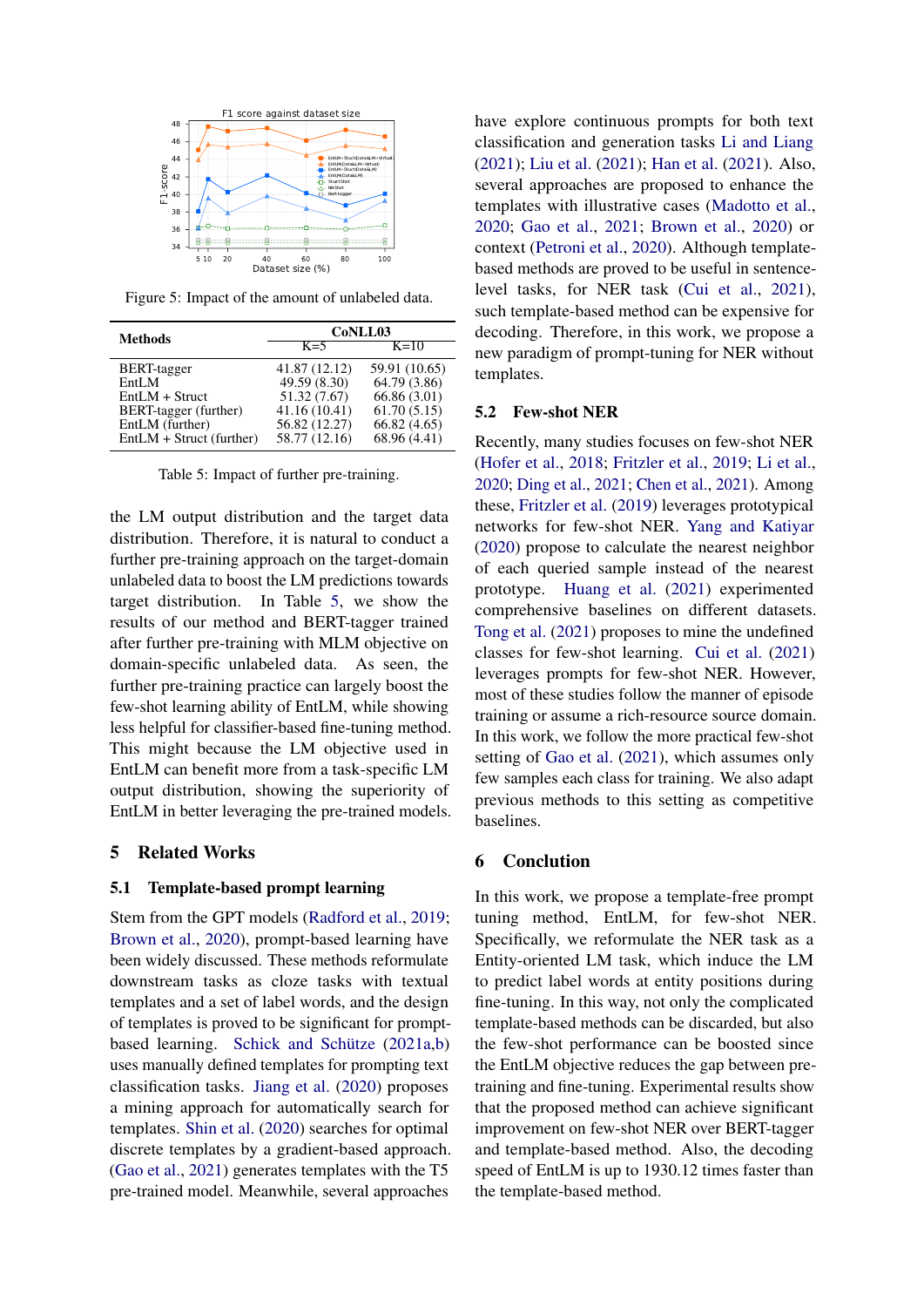# Acknowledgements

The authors wish to thank the anonymous reviewers for their helpful comments. This work was partially funded by National Natural Science Foundation of China (No. 61976056, 62076069), Shanghai Municipal Science and Technology Major Project (No.2021SHZDZX0103).

# References

- <span id="page-8-2"></span>Tom Brown, Benjamin Mann, Nick Ryder, Melanie Subbiah, Jared D Kaplan, Prafulla Dhariwal, Arvind Neelakantan, Pranav Shyam, Girish Sastry, Amanda Askell, Sandhini Agarwal, Ariel Herbert-Voss, Gretchen Krueger, Tom Henighan, Rewon Child, Aditya Ramesh, Daniel Ziegler, Jeffrey Wu, Clemens Winter, Chris Hesse, Mark Chen, Eric Sigler, Mateusz Litwin, Scott Gray, Benjamin Chess, Jack Clark, Christopher Berner, Sam McCandlish, Alec Radford, Ilya Sutskever, and Dario Amodei. 2020. [Language models are few-shot learners.](https://proceedings.neurips.cc/paper/2020/file/1457c0d6bfcb4967418bfb8ac142f64a-Paper.pdf) In *Advances in Neural Information Processing Systems*, volume 33, pages 1877–1901. Curran Associates, Inc.
- <span id="page-8-14"></span>Xiang Chen, Ningyu Zhang, Lei Li, Xin Xie, Shumin Deng, Chuanqi Tan, Fei Huang, Luo Si, and Huajun Chen. 2021. Lightner: A lightweight generative framework with prompt-guided attention for lowresource ner. *arXiv preprint arXiv:2109.00720*.
- <span id="page-8-5"></span>Leyang Cui, Yu Wu, Jian Liu, Sen Yang, and Yue Zhang. 2021. [Template-based named entity](https://doi.org/10.18653/v1/2021.findings-acl.161) [recognition using BART.](https://doi.org/10.18653/v1/2021.findings-acl.161) In *Findings of the Association for Computational Linguistics: ACL-IJCNLP 2021*, pages 1835–1845, Online. Association for Computational Linguistics.
- <span id="page-8-0"></span>Jacob Devlin, Ming-Wei Chang, Kenton Lee, and Kristina Toutanova. 2019. [BERT: Pre-training](https://doi.org/10.18653/v1/N19-1423) [of deep bidirectional transformers for language](https://doi.org/10.18653/v1/N19-1423)<br>understanding. In *Proceedings of the 2019* In *Proceedings of the 2019 Conference of the North American Chapter of the Association for Computational Linguistics: Human Language Technologies, Volume 1 (Long and Short Papers)*, pages 4171–4186, Minneapolis, Minnesota. Association for Computational Linguistics.
- <span id="page-8-13"></span>Ning Ding, Guangwei Xu, Yulin Chen, Xiaobin Wang, Xu Han, Pengjun Xie, Haitao Zheng, and Zhiyuan Liu. 2021. [Few-NERD: A few-shot](https://doi.org/10.18653/v1/2021.acl-long.248) [named entity recognition dataset.](https://doi.org/10.18653/v1/2021.acl-long.248) In *Proceedings of the 59th Annual Meeting of the Association for Computational Linguistics and the 11th International Joint Conference on Natural Language Processing (Volume 1: Long Papers)*, pages 3198–3213, Online. Association for Computational Linguistics.
- <span id="page-8-11"></span>Alexander Fritzler, Varvara Logacheva, and Maksim Kretov. 2019. [Few-shot classification in named](https://doi.org/10.1145/3297280.3297378) [entity recognition task.](https://doi.org/10.1145/3297280.3297378) *Proceedings of the 34th ACM/SIGAPP Symposium on Applied Computing*.
- <span id="page-8-3"></span>Tianyu Gao, Adam Fisch, and Danqi Chen. 2021. [Making pre-trained language models better few-shot](https://doi.org/10.18653/v1/2021.acl-long.295) [learners.](https://doi.org/10.18653/v1/2021.acl-long.295) In *Proceedings of the 59th Annual Meeting of the Association for Computational Linguistics and the 11th International Joint Conference on Natural Language Processing (Volume 1: Long Papers)*, pages 3816–3830, Online. Association for Computational Linguistics.
- <span id="page-8-9"></span>Xu Han, Weilin Zhao, Ning Ding, Zhiyuan Liu, and Maosong Sun. 2021. [Ptr: Prompt tuning with rules](http://arxiv.org/abs/2105.11259) [for text classification.](http://arxiv.org/abs/2105.11259)
- <span id="page-8-10"></span>Maximilian Hofer, Andrey Kormilitzin, Paul Goldberg, and Alejo Nevado-Holgado. 2018. [Few-shot learning](http://arxiv.org/abs/1811.05468) [for named entity recognition in medical text.](http://arxiv.org/abs/1811.05468)
- <span id="page-8-6"></span>Jiaxin Huang, Chunyuan Li, Krishan Subudhi, Damien Jose, Shobana Balakrishnan, Weizhu Chen, Baolin Peng, Jianfeng Gao, and Jiawei Han. 2020. [Few-shot](http://arxiv.org/abs/2012.14978) [named entity recognition: A comprehensive study.](http://arxiv.org/abs/2012.14978)
- <span id="page-8-15"></span>Jiaxin Huang, Chunyuan Li, Krishan Subudhi, Damien Jose, Shobana Balakrishnan, Weizhu Chen, Baolin Peng, Jianfeng Gao, and Jiawei Han. 2021. [Few](https://doi.org/10.18653/v1/2021.emnlp-main.813)[shot named entity recognition: An empirical baseline](https://doi.org/10.18653/v1/2021.emnlp-main.813) [study.](https://doi.org/10.18653/v1/2021.emnlp-main.813) In *Proceedings of the 2021 Conference on Empirical Methods in Natural Language Processing*, pages 10408–10423, Online and Punta Cana, Dominican Republic. Association for Computational Linguistics.
- <span id="page-8-7"></span>Zhengbao Jiang, Frank F. Xu, Jun Araki, and Graham Neubig. 2020. [How can we know what language](https://doi.org/10.1162/tacl_a_00324) [models know?](https://doi.org/10.1162/tacl_a_00324) *Transactions of the Association for Computational Linguistics*, 8:423–438.
- <span id="page-8-1"></span>Mike Lewis, Yinhan Liu, Naman Goyal, Marjan Ghazvininejad, Abdelrahman Mohamed, Omer Levy, Veselin Stoyanov, and Luke Zettlemoyer. 2020. [BART: Denoising sequence-to-sequence pre-training](https://doi.org/10.18653/v1/2020.acl-main.703) [for natural language generation, translation, and](https://doi.org/10.18653/v1/2020.acl-main.703) [comprehension.](https://doi.org/10.18653/v1/2020.acl-main.703) In *Proceedings of the 58th Annual Meeting of the Association for Computational Linguistics*, pages 7871–7880, Online. Association for Computational Linguistics.
- <span id="page-8-12"></span>Jing Li, Billy Chiu, Shanshan Feng, and Hao Wang. 2020. [Few-shot named entity recognition via meta](https://doi.org/10.1109/TKDE.2020.3038670)[learning.](https://doi.org/10.1109/TKDE.2020.3038670) *IEEE Transactions on Knowledge and Data Engineering*, pages 1–1.
- <span id="page-8-8"></span>Xiang Lisa Li and Percy Liang. 2021. [Prefix-tuning:](https://doi.org/10.18653/v1/2021.acl-long.353) [Optimizing continuous prompts for generation.](https://doi.org/10.18653/v1/2021.acl-long.353) In *Proceedings of the 59th Annual Meeting of the Association for Computational Linguistics and the 11th International Joint Conference on Natural Language Processing (Volume 1: Long Papers)*, pages 4582–4597, Online. Association for Computational Linguistics.
- <span id="page-8-4"></span>Chen Liang, Yue Yu, Haoming Jiang, Siawpeng Er, Ruijia Wang, Tuo Zhao, and Chao Zhang. 2020. *[BOND: BERT-Assisted Open-Domain Named](https://doi.org/10.1145/3394486.3403149) [Entity Recognition with Distant Supervision](https://doi.org/10.1145/3394486.3403149)*, page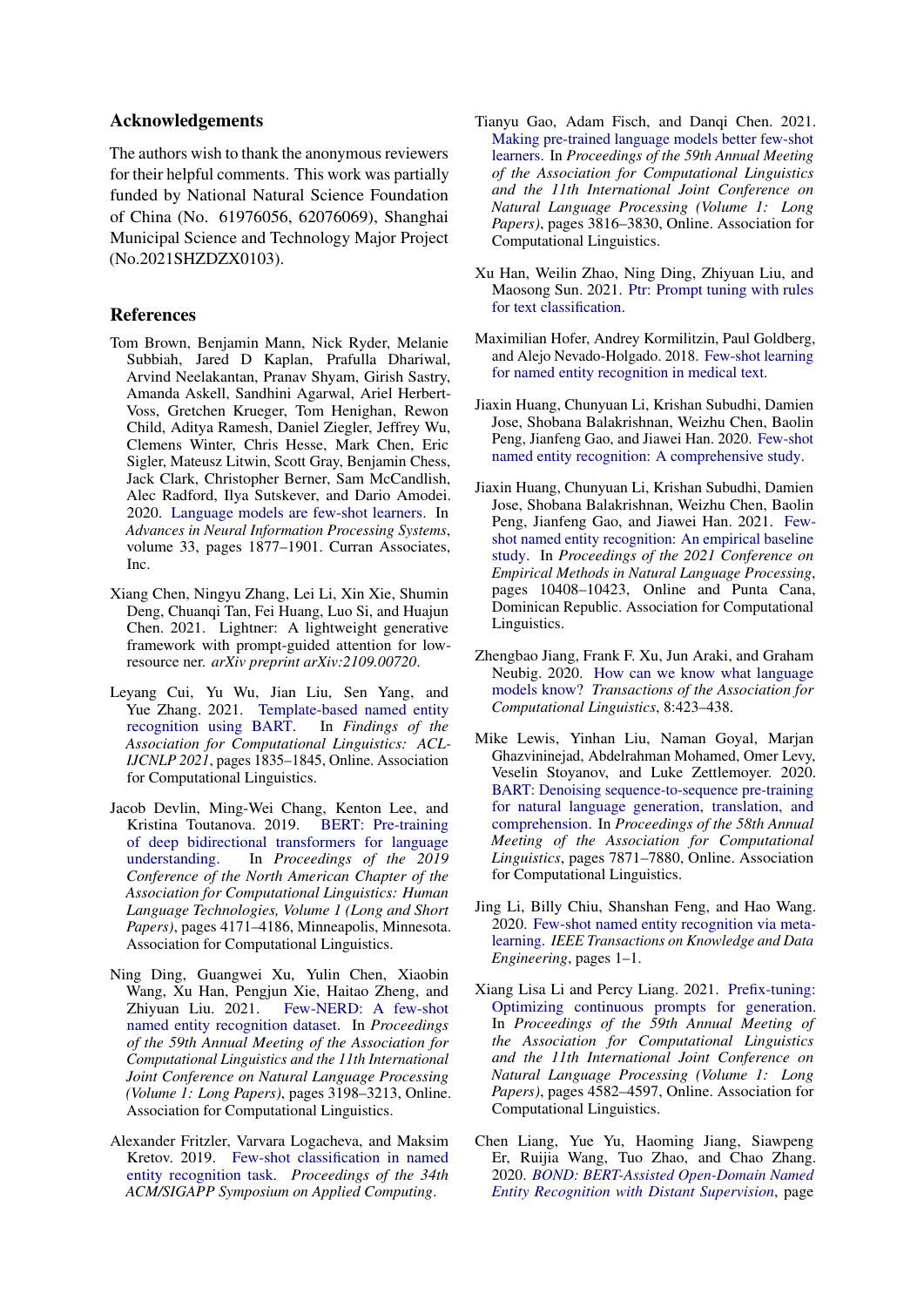1054–1064. Association for Computing Machinery, New York, NY, USA.

- <span id="page-9-7"></span>Jingjing Liu, Panupong Pasupat, Yining Wang, Scott Cyphers, and Jim Glass. 2013. Query understanding enhanced by hierarchical parsing structures. In *2013 IEEE Workshop on Automatic Speech Recognition and Understanding*, pages 72–77. IEEE.
- <span id="page-9-4"></span>Xiao Liu, Yanan Zheng, Zhengxiao Du, Ming Ding, Yujie Qian, Zhilin Yang, and Jie Tang. 2021. [GPT](http://arxiv.org/abs/2103.10385) [understands, too.](http://arxiv.org/abs/2103.10385) *CoRR*, abs/2103.10385.
- <span id="page-9-0"></span>Yinhan Liu, Myle Ott, Naman Goyal, Jingfei Du, Mandar Joshi, Danqi Chen, Omer Levy, Mike Lewis, Luke Zettlemoyer, and Veselin Stoyanov. 2019. Roberta: A robustly optimized bert pretraining approach. *arXiv preprint arXiv:1907.11692*.
- <span id="page-9-10"></span>Andrea Madotto, Zihan Liu, Zhaojiang Lin, and Pascale Fung. 2020. [Language models as few-shot learner](http://arxiv.org/abs/2008.06239) [for task-oriented dialogue systems.](http://arxiv.org/abs/2008.06239)
- <span id="page-9-11"></span>Fabio Petroni, Patrick Lewis, Aleksandra Piktus, Tim Rocktäschel, Yuxiang Wu, Alexander H. Miller, and Sebastian Riedel. 2020. [How context affects](https://openreview.net/forum?id=025X0zPfn) [language models' factual predictions.](https://openreview.net/forum?id=025X0zPfn) In *Automated Knowledge Base Construction*.
- <span id="page-9-9"></span>Alec Radford, Jeff Wu, Rewon Child, David Luan, Dario Amodei, and Ilya Sutskever. 2019. Language models are unsupervised multitask learners.
- <span id="page-9-5"></span>Erik F Sang and Fien De Meulder. 2003. Introduction to the conll-2003 shared task: Language-independent named entity recognition. *arXiv preprint cs/0306050*.
- <span id="page-9-1"></span>Timo Schick and Hinrich Schütze. 2021a. [Exploiting](https://doi.org/10.18653/v1/2021.eacl-main.20) [cloze-questions for few-shot text classification and](https://doi.org/10.18653/v1/2021.eacl-main.20) [natural language inference.](https://doi.org/10.18653/v1/2021.eacl-main.20) In *Proceedings of the 16th Conference of the European Chapter of the Association for Computational Linguistics: Main Volume*, pages 255–269, Online. Association for Computational Linguistics.
- <span id="page-9-2"></span>Timo Schick and Hinrich Schütze. 2021b. [It's not just](https://doi.org/10.18653/v1/2021.naacl-main.185) [size that matters: Small language models are also few](https://doi.org/10.18653/v1/2021.naacl-main.185)[shot learners.](https://doi.org/10.18653/v1/2021.naacl-main.185) In *Proceedings of the 2021 Conference of the North American Chapter of the Association for Computational Linguistics: Human Language Technologies*, pages 2339–2352, Online. Association for Computational Linguistics.
- <span id="page-9-3"></span>Taylor Shin, Yasaman Razeghi, Robert L. Logan IV, Eric Wallace, and Sameer Singh. 2020. [AutoPrompt:](https://doi.org/10.18653/v1/2020.emnlp-main.346) [Eliciting Knowledge from Language Models with](https://doi.org/10.18653/v1/2020.emnlp-main.346) [Automatically Generated Prompts.](https://doi.org/10.18653/v1/2020.emnlp-main.346) In *Proceedings of the 2020 Conference on Empirical Methods in Natural Language Processing (EMNLP)*, pages 4222–4235, Online. Association for Computational Linguistics.
- <span id="page-9-12"></span>Meihan Tong, Shuai Wang, Bin Xu, Yixin Cao, Minghui Liu, Lei Hou, and Juanzi Li. 2021. [Learning](https://doi.org/10.18653/v1/2021.acl-long.487) [from miscellaneous other-class words for few-shot](https://doi.org/10.18653/v1/2021.acl-long.487) [named entity recognition.](https://doi.org/10.18653/v1/2021.acl-long.487) In *Proceedings of*

*the 59th Annual Meeting of the Association for Computational Linguistics and the 11th International Joint Conference on Natural Language Processing (Volume 1: Long Papers)*, pages 6236–6247, Online. Association for Computational Linguistics.

- <span id="page-9-6"></span>Ralph Weischedel, Martha Palmer, Mitchell Marcus, Eduard Hovy, Sameer Pradhan, Lance Ramshaw, Nianwen Xue, Ann Taylor, Jeff Kaufman, Michelle Franchini, et al. 2013. Ontonotes release 5.0 ldc2013t19. *Linguistic Data Consortium, Philadelphia, PA*, 23.
- <span id="page-9-8"></span>Yi Yang and Arzoo Katiyar. 2020. [Simple and effective](https://doi.org/10.18653/v1/2020.emnlp-main.516) [few-shot named entity recognition with structured](https://doi.org/10.18653/v1/2020.emnlp-main.516) [nearest neighbor learning.](https://doi.org/10.18653/v1/2020.emnlp-main.516) In *Proceedings of the 2020 Conference on Empirical Methods in Natural Language Processing (EMNLP)*, pages 6365–6375, Online. Association for Computational Linguistics.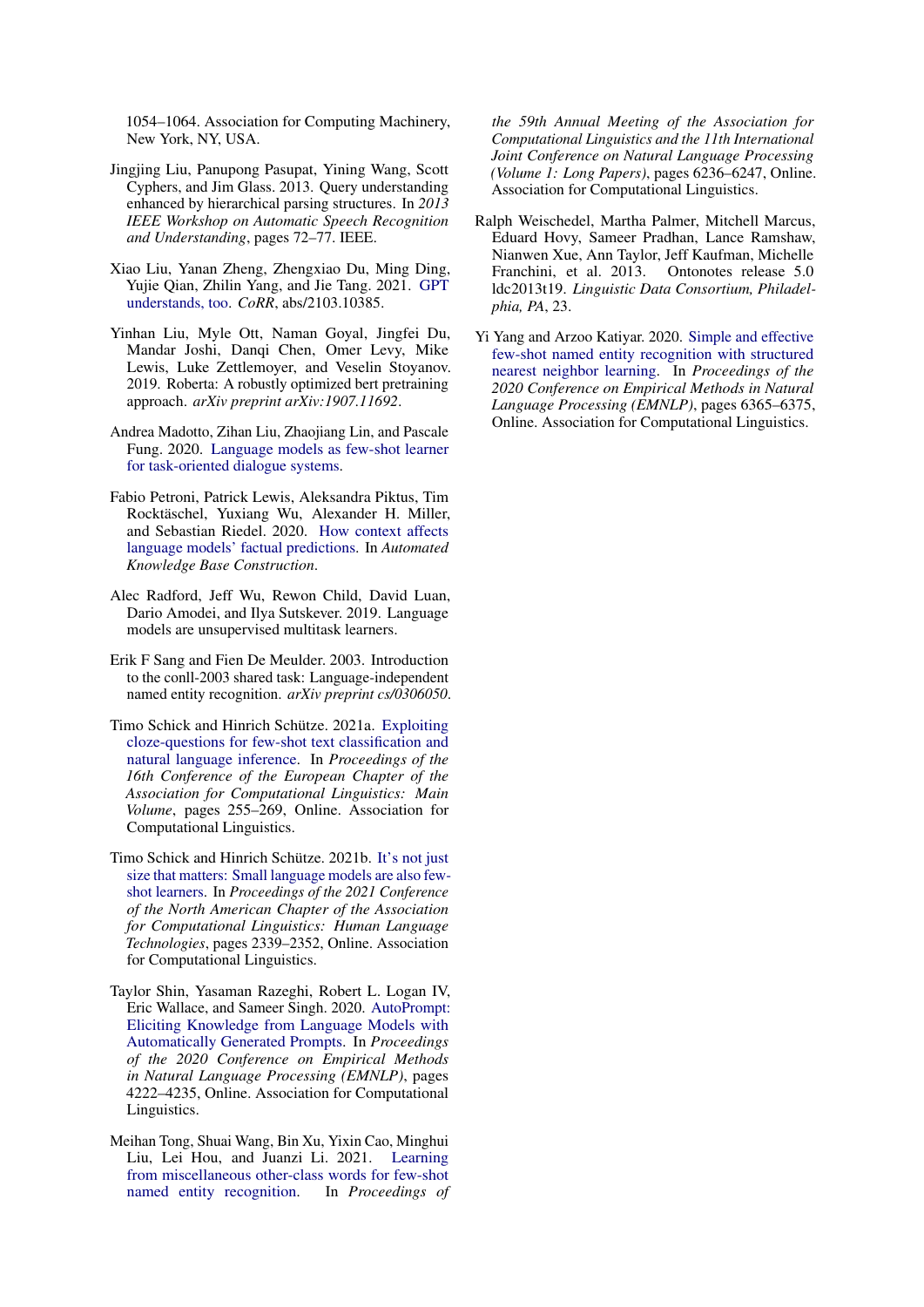# A Appendix

# <span id="page-10-1"></span>A.1 Implementation Details

We implement our method based on the hug-gingface transformers<sup>[3](#page-10-3)</sup>. For all our experiments except TemplateNER, we use "bert-base-cased" pre-trained model as the base model for finetuning, and no new parameters are introduced in the proposed method. For both bert-base baselines and our method, we set learning rate=1e-4 and batch size=4 for few-shot training. For all experiments, we train the model for 20 epochs, and AdamW optimizer is used with the same linear decaying schedule as the pre-training stage. These hyperparameter settings are as the same with [\(Huang](#page-8-15) [et al.,](#page-8-15) [2021\)](#page-8-15). For other hyper-parameter settings of the baseline methods, we simply follow the default settings. When implementing all methods, we adopt the "IO" labeling schema since we found that the "IO" schema is better than "BIO" schema under few-shot setting.

As for label word selection, we use the Data&LM seaching along with the virtual method (Data&LM+Virtual) for all dataset and set the conflict ratio to  $Th = 0.6$ . When selecting the top  $k$  high-frequency words for virtual method, we set k to 6.

### <span id="page-10-0"></span>A.2 Sampling Algorithm

We conduct an exact sampling algorithm to ensure sampling exactly  $K$  samples for each class, which is different from the greedy sampling method used in previous methods [\(Yang and Katiyar,](#page-9-8) [2020\)](#page-9-8). The algorithm is detailed in Algorithm [1.](#page-11-0) For all of the three datasets we used, we exactly obtained  $K$ samples for each class under all the K-shot setting.

### A.3 Effect of Conflict threshold

Fig. [6](#page-10-4) shows the impact of conflict threshold on 5-shot performance. As seen, for Data&LMSearch, lower conflict threshold results in improper label words that bring noisy annotated entities. Therefore, the performance promoting as the conflict threshold increasing. As for Data&LM+Virtual method, the impact of conflict words are less significant since multiple words are selected to construct the virtual vector.

# A.4 Effect of  $k$  in virtual method

Fig[.7](#page-10-5) shows the impact of the choice of top  $k$  number for virtual method. We conduct

<span id="page-10-4"></span>

<span id="page-10-5"></span>Figure 6: Impact of the conflict threshold.



Figure 7: Effect of the choice of top  $k$  number for virtual method.

experiments using the Data&LMSearch+Virtual method on CoNLL 5-shot dataset. We can see that the performance of the proposed method is robust to the choice of  $k$ , since it can consistently achieve good results when  $k \geq 3$ . In our main experiments, we simply choose  $k = 6$  for all datasets.

# <span id="page-10-2"></span>A.5 Comparison with Comprehensive few-shot NER benchmark

We also conduct experiments on the few-shot benchmark provided by [\(Huang et al.,](#page-8-15) [2021\)](#page-8-15), in order to compare with the competitive baselines in the paper. These methods are implemented with the "Roberta-base" pretrained model. Therefore, we also implement our method based on "Robertabase" for fair comparison. Since the sampled data of OntoNotes is not available, we only experimented on the CoNLL'03 and MIT-Movie datasets. The results are shown in Table [6.](#page-11-1)

The results show that, our method outperforms over all baselines. Notice that the NSP method leverages the 6.8GB WiFiNE dataset for pretraining, and that the ST method performs selftraining on the unlabeled data. However, our method still shows better results, which illustrates the effectiveness of the proposed objective over standard fine-tuning. Also, the proposed method can be further boosted with NSP and ST. We leave

<span id="page-10-3"></span><sup>3</sup> https://github.com/huggingface/transformers